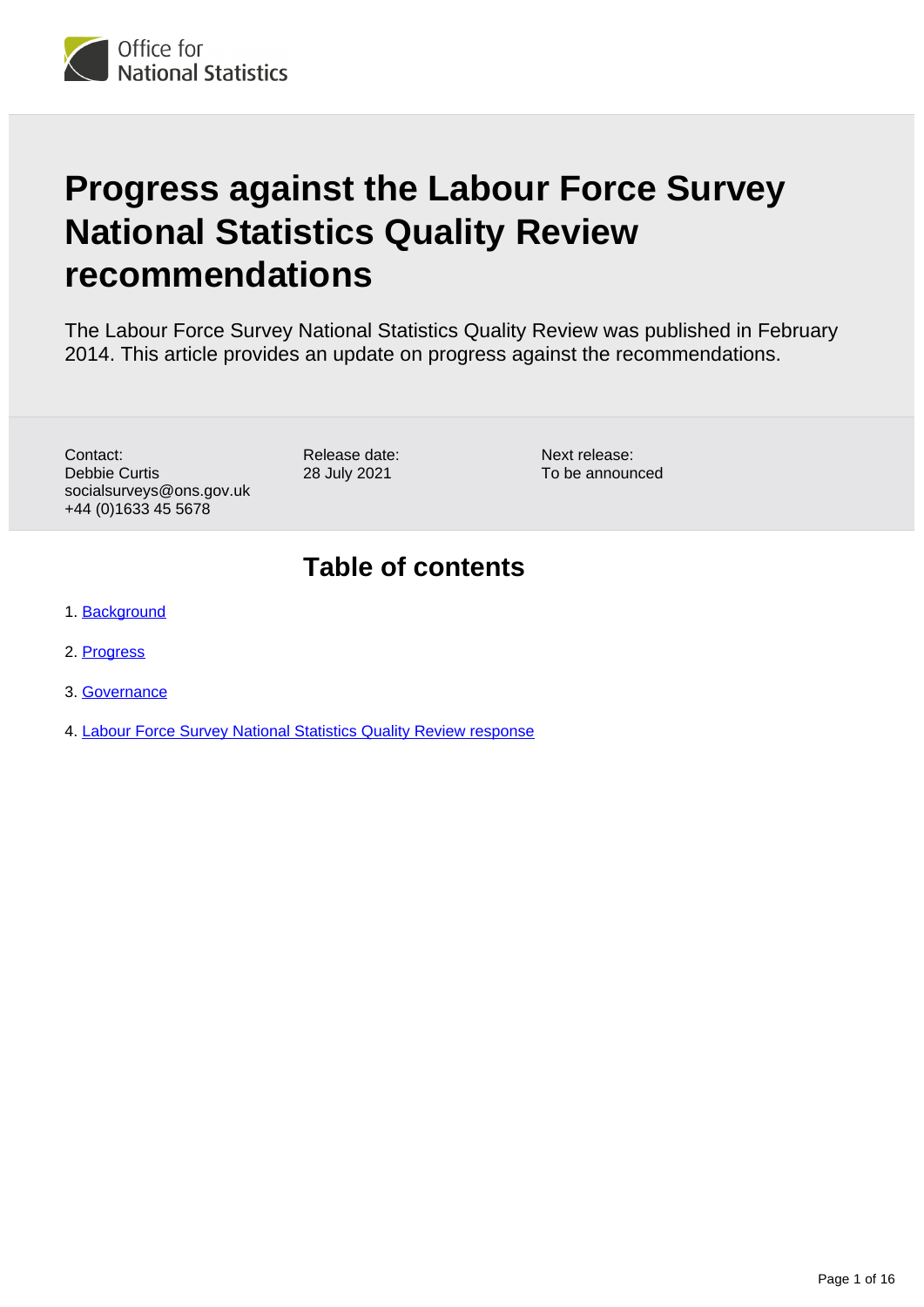# <span id="page-1-0"></span>**1 . Background**

The [UK Labour Force Survey \(LFS\) National Statistics Quality Review \(NSQR\)](https://webarchive.nationalarchives.gov.uk/20160106063207/http:/www.ons.gov.uk/ons/guide-method/method-quality/quality/quality-reviews/list-of-current-national-statistics-quality-reviews/nsqr-series--2--report-no--1/report---review-of-the-labour-force-survey.pdf) was published in February 2014. The review focused largely on implications for accuracy arising from the LFS design, fieldwork and estimation procedures. In addition, it outlined that increasing requests for single month estimates have called into question the timeliness of results. The main conclusion from the review was that the LFS enables the production of good quality estimates from the survey outputs. However, 27 specific recommendations were put forward to improve the LFS design and procedures.

# <span id="page-1-1"></span>**2 . Progress**

An [Office for National Statistics \(ONS\) response to the National Statistics Quality Review \(NSQR\)](https://www.ons.gov.uk/file?uri=/methodology/methodologytopicsandstatisticalconcepts/qualityinofficialstatistics/qualityreviews/publishednsqrresponsemarch2016.pdf) was published in March 2016, outlining how the high level recommendations would be addressed. Of the 27 recommendations, 13 are in progress or ongoing, seven are complete or and a further seven have been closed. These cover a range of topics, a number of which are relating to continuous improvement of the questionnaire and Labour Force Survey (LFS) quality. Several recommendations are being taken forward using resource from the Office for National Statistics (ONS) Social Surveys Transformation programme, including investigation of a rolling data collection period, moving reference weeks and electronic data collection. Other projects are being taken forward within the LFS research team or via projects led by other experts at ONS.

As a result of work to address NSQR recommendations, a number of methodological papers have been published:

- a [review of the LFS longitudinal weighting methodology](https://webarchive.nationalarchives.gov.uk/20160106185738/http:/www.ons.gov.uk/ons/guide-method/method-quality/survey-methodology-bulletin/index.html) was published in Autumn 2015, which concluded that the current methodology is appropriate and will be retained
- a paper on [LFS Attrition](https://webarchive.nationalarchives.gov.uk/20160106063207/http:/www.ons.gov.uk/ons/guide-method/method-quality/quality/quality-reviews/list-of-current-national-statistics-quality-reviews/nsqr-series--2--report-no--1/report---review-of-the-labour-force-survey.pdf) was published in the Spring 2016, which did not recommend implementing a regression-based attrition adjustment in the LFS production system
- a report on [Exploring the use of external data to assess for observed bias in Labour Force Survey estimates](https://www.ons.gov.uk/employmentandlabourmarket/peopleinwork/employmentandemployeetypes/methodologies/exploringtheuseofexternaldatatoassessforobservedbiasinlabourforcesurveyestimatesinterimfindings) has been published in September 2018, recommending that a non-response bias adjustment should not be made to the LFS at this point in time; further work is recommended using additional administrative data

Progress against each of the recommendations is provided in [Section 4](https://publishing.ons.gov.uk/employmentandlabourmarket/peopleinwork/employmentandemployeetypes/methodologies/progressagainstthelabourforcesurveynationalstatisticsqualityreviewrecommendations#labour-force-survey-national-statistics-quality-review-response).

# <span id="page-1-2"></span>**3 . Governance**

The Labour Force Survey (LFS) Management Board, which meets quarterly and has coordinated response to the National Statistics Quality Review (NSQR) to date, provides high-level oversight of the actions to address the recommendations. Since the NSQR was conducted in 2014, many of the recommendations of the review have been addressed to improve the design, collection and processing of LFS data. While not all recommendations have been implemented on the LFS, any further development will be wrapped up in the development of the mixed-mode online first Labour Market Survey (LMS), which is intended to replace the LFS in the future. The NSQR recommendations are reflected in the user requirements for the LMS, which will be scrutinised as part of the National Statistics Accreditation process for the labour market statistics using the LMS data.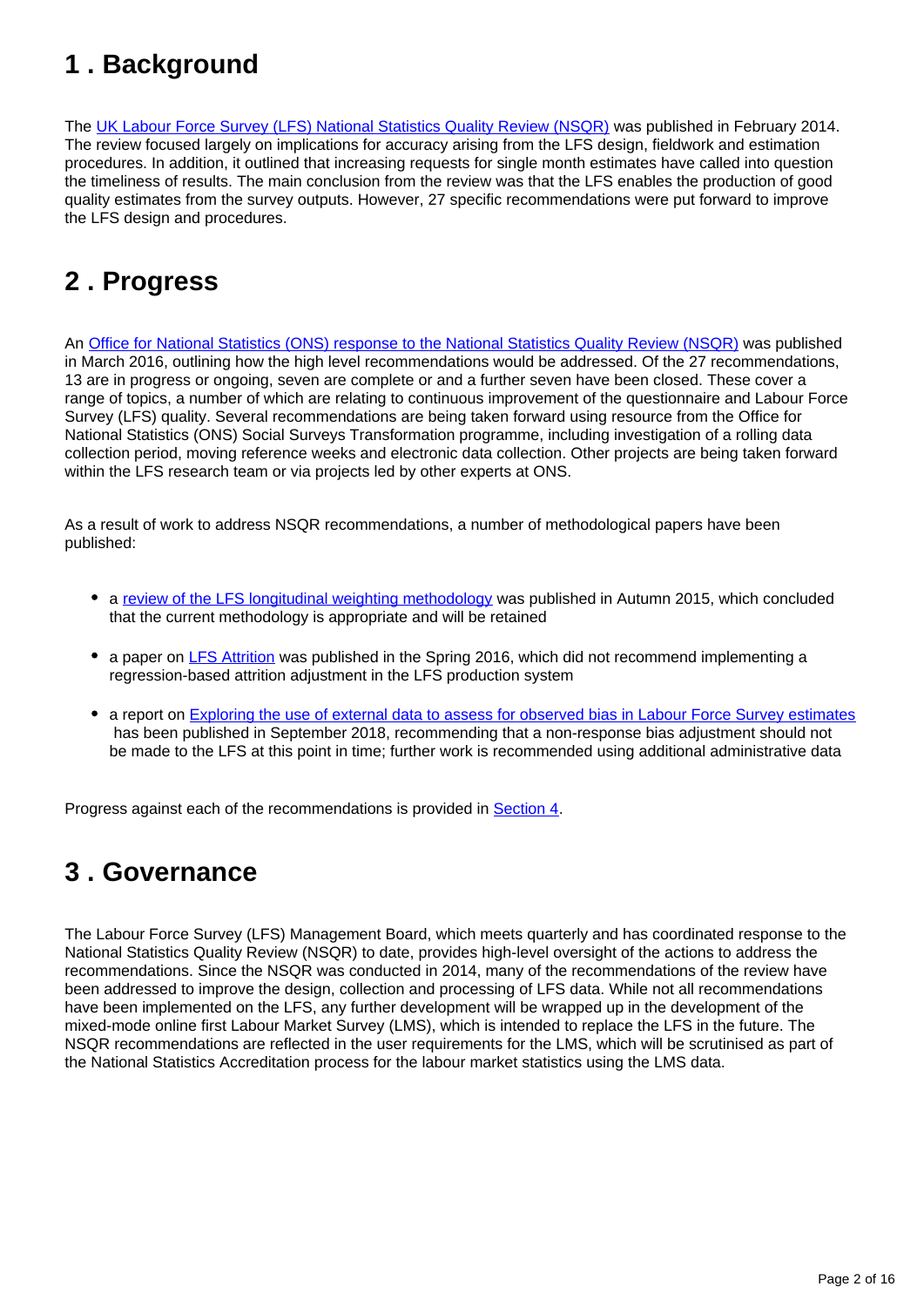# <span id="page-2-0"></span>**4 . Labour Force Survey National Statistics Quality Review response**

The following table lists each of the 27 recommendations from the 2014 NSQR and their progress. Details of each recommendation including the status in 2016 and progress updates in 2019 and 2021 are included in the following sections.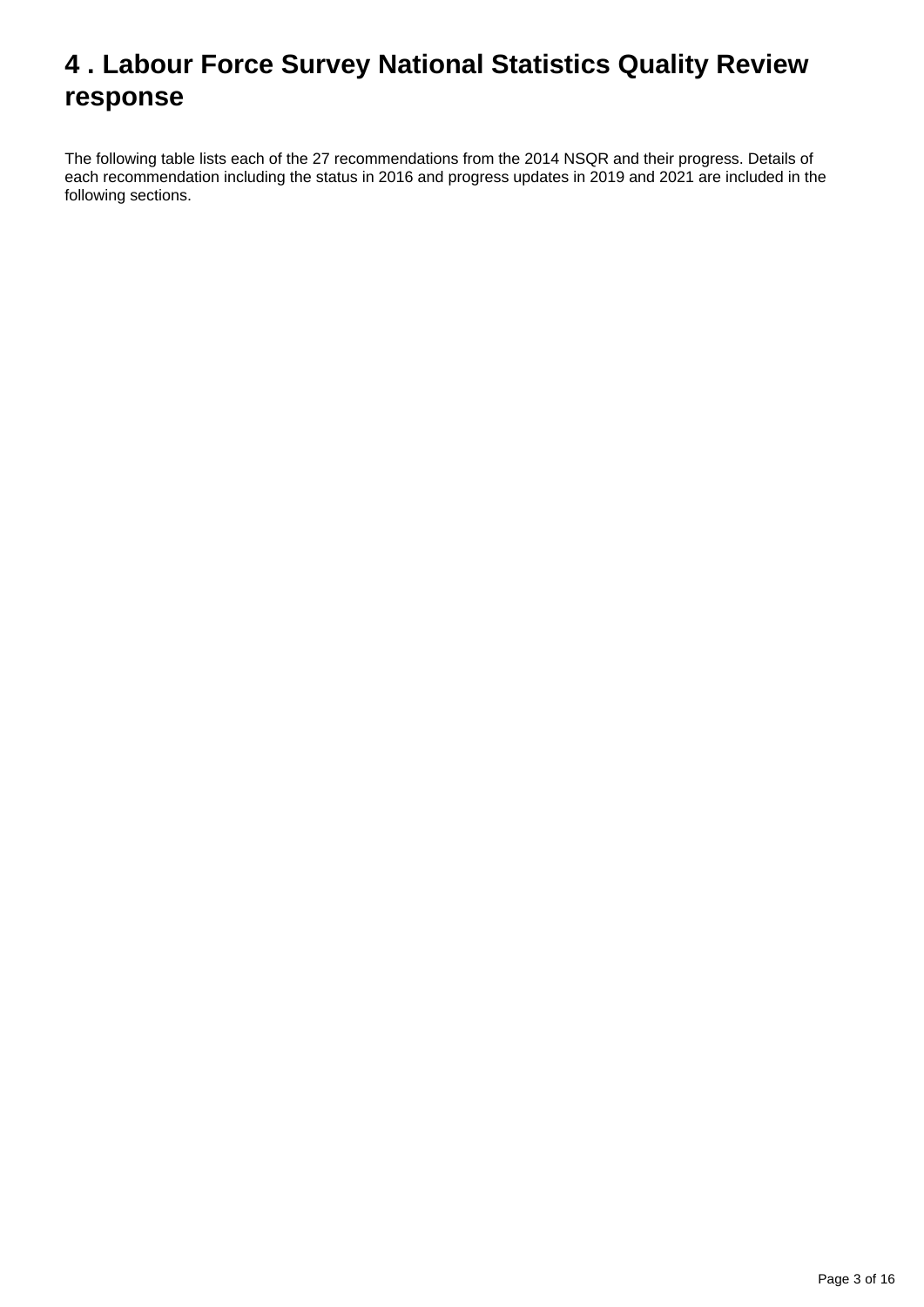| <b>Recommendations</b>                                                                                                                                                                                                   | Status,<br><b>July 2021</b> |
|--------------------------------------------------------------------------------------------------------------------------------------------------------------------------------------------------------------------------|-----------------------------|
| Recommendation 1: Allocate dedicated resource to continuous<br>quality improvement on the Labour Force Survey                                                                                                            | Ongoing                     |
| Recommendation 2: Ensure LFS representation and liaison with<br>ONS projects whose outcomes have major implications for<br>design of LFS                                                                                 | Ongoing                     |
| Recommendation 3: Retain the Postcode Address File for now,<br>but move to AddressBase in future                                                                                                                         | Closed                      |
| Recommendation 4: Discontinue sampling of NHS accommodation                                                                                                                                                              | In progress                 |
| Recommendation 5: Explore the efficiency of interviewer stint areas,<br>with a view to redesigning                                                                                                                       | Closed                      |
| Recommendation 6: Explore potential for adaptive fieldwork to focus<br>resources more efficiently                                                                                                                        | In progress                 |
| Recommendation 7: Further reduce the number of wave 1 telephone<br>interviews                                                                                                                                            | Complete                    |
| Recommendation 8: Pursue international agreement on a more standardised<br>approach to reporting response and for greater clarity in Eurostat publications<br>about differences in how response is measured and reported | In progress                 |
| Recommendation 9: Explore ways of exploiting the option to have a longer data In progress<br>collection period                                                                                                           |                             |
| Recommendation 10: Explore the option of using a moving reference week,<br>in the context of the Electronic Data Collection Project                                                                                      | In progress                 |
| Recommendation 11: Work with Electronic Data Collection on other issues<br>relating to reference week and field period as well as effects on response<br>rate and non-response bias                                      | In progress                 |
| Recommendation 12: The potential costs and benefits of adding a sixth<br>wave of interviews into the rotation design be explored                                                                                         | Closed                      |
| Recommendation 13: Ensure that annual reviews are held aimed at reducing  Ongoing<br>or containing interview length                                                                                                      |                             |
| Recommendation 14: Assess the costs and benefits associated with<br>non-response and attrition weighting and the desirability of integrative<br>weighting                                                                | Closed                      |
| Recommendation 15: Assess the feasibility of adding APS boost samples to<br>main LFS estimates                                                                                                                           | In progress                 |
| Recommendation 16: Assess more fully the process of attrition, its<br>consequences for LFS estimates and promote sample retention                                                                                        | Ongoing                     |
| Recommendation 17: Develop a new monthly weighting methodology<br>based on that used for quarterly estimates                                                                                                             | Complete                    |
| Recommendation 18: Investigate opportunities for re-weighting the<br>longitudinal flow estimates                                                                                                                         | Complete                    |
| Recommendation 19: Continue to produce rolling quarterly estimates<br>as the preferred monthly headline indicator                                                                                                        | Complete                    |
| Recommendation 20: Apply minor modifications to the seasonal adjustment<br>of single month estimates                                                                                                                     | Complete                    |
| Recommendation 21: Continue with current single month estimates<br>benchmarking method                                                                                                                                   | Complete                    |
| Recommendation 22: Commence regular production of estimates of<br>sampling variability at earliest opportunity                                                                                                           | Closed                      |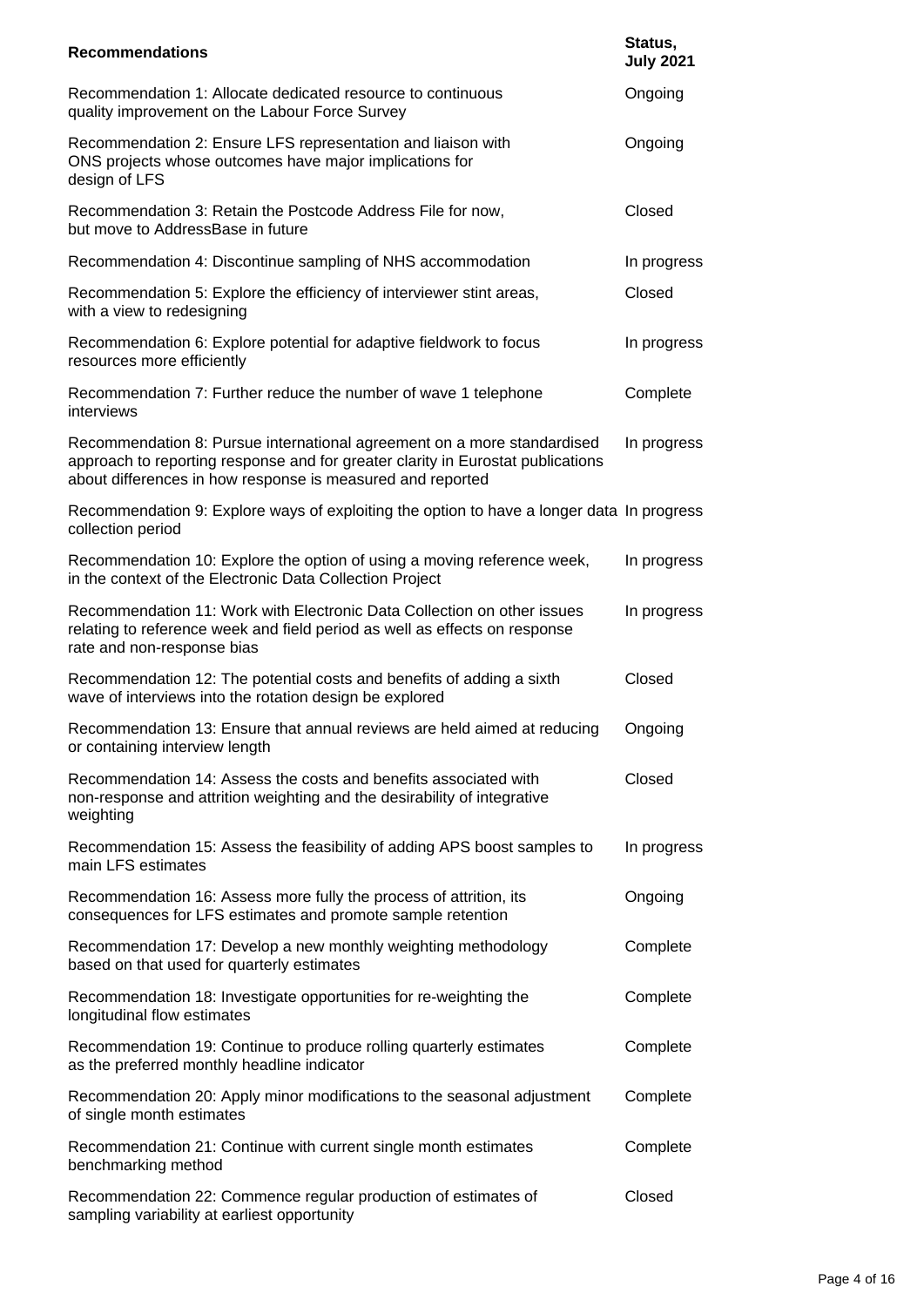| Recommendation 23: Improve metadata for single month estimates                                                                                                          | Complete    |
|-------------------------------------------------------------------------------------------------------------------------------------------------------------------------|-------------|
| Recommendation 24: Continue the existing project to develop state space<br>models, but with higher priority                                                             | In progress |
| Recommendation 25: Developments of the communal establishment sampling<br>frame from Beyond 2011 are considered for their potential for sampling<br>purposes in the LFS | Closed      |
| Recommendation 26: When available, the potential of improving the weighting<br>using administrative data be examined                                                    | Closed      |
| Recommendation 27: Introduce web data collection when systems and design<br>issues are resolved                                                                         | In progress |

# **Recommendation 1: Allocate dedicated resource to continuous quality improvement on the Labour Force Survey**

#### **ONS response to recommendation, March 2016**

Examples of resource allocated to continuous quality improvement are as follows.

From a response rate perspective: a Local Area Response Project Team has been set up to research fieldwork patterns and develop action plans, in interview areas where response rates have fallen most since 2011.

From a questionnaire perspective: Office for National Statistics (ONS) has implemented workshops aiming to identify questions for removal, such that questionnaire focus can be kept relevant whilst not increasing its length. Further, ONS has worked with the Department for Business, Innovation and Skills (BIS) to initiate a review of Labour Force Survey (LFS) education questions.

From the perspective of providing data to meet user needs: ONS will conduct an LFS reweighting process each year, to use the most up-to-date population estimates and projections. Further, ONS has put in place regular production of longitudinal datasets based on Annual Population Survey (APS) data, to supplement LFS longitudinal data. Data from Eurostat ad hoc modules is now available to government users on the main APS files.

From the perspective of support for data users: in 2015, in addition to providing updated LFS User guides 2, 3, 4 and 6, resource was allocated to publishing a new User guide 10 'Analysis of data collected by the Labour Force Survey'.

# **Update on progress, February 2019**

This work is ongoing. Further examples of continuous quality improvement work between 2016 and 2019 are given in this section.

Response rates: a restinting project is under way and due to be completed in 2019 (see recommendation 5). The Behavioural Insights Team has carried out some investigatory work to identify some behavioural barriers to response and a number of experiments are being taken forward, such as telephone scripting and reminder texts. The concept of the Messenger Effect on advance materials is also being tested from November 2018.

Questionnaire: dedicated resource has been added to the Questionnaire Development Team. A review of the education section of the survey has been instigated to improve quality and reduce respondent burden, and a piece of work is under way to look at the collection of nationality data with the Northern Ireland Statistics and Research Agency (NISRA).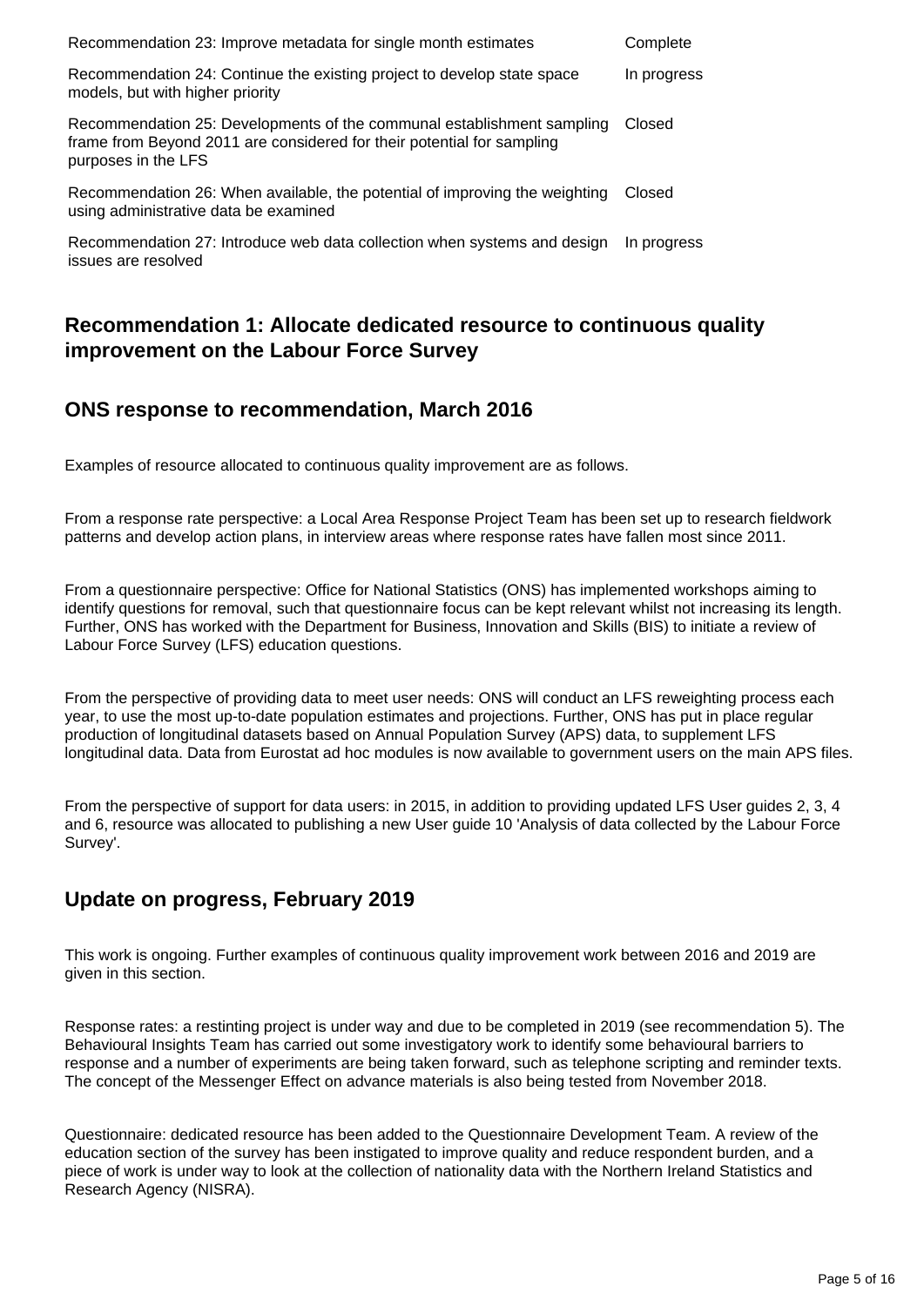Providing data to meet user needs: the LFS reweighting process has been reviewed to use the latest mid-year population estimates and subnational population projects, producing reweighted datasets every other year at the minimum. Three-year pooled APS datasets have been produced for users from August 2017, to be released on an annual basis.

Support for data users: User guide 9 'Eurostat' was updated in 2018. Separate User guide 9a created to provide information relating to EU-LFS ad hoc modules. This volume is updated annually to coincide with the publication of ad hoc module data on the APS. An update of User guide 5 'Classifications' will be published in spring 2019.

# **Update on progress, July 2021**

In March 2020, as a result of the coronavirus (COVID-19) pandemic, the LFS had to change the way it contacted people for initial interviews, from face-to-face interviewing to telephone-based. This change in method of initial contact has had an impact on both the level of response and the non-response bias of the survey, and consequently the survey estimates. A number of measures were put in place to ensure the quality of the LFS data is maintained or improved were possible.

Data collection: Previously all interviewing for Wave 1 and some for follow-up waves were conducted face-toface, except for addresses North of the Caledonian Canal, which were conducted over the phone from Wave 1 onwards. With the onset of the pandemic all interviews were switched to telephone interviewing. To implement this change, the sample was tele-matched and an online portal was set-up where respondents were invited in the advance letter to provide telephone numbers. All interviewers were equipped with additional materials to carry out telephone interviewing from their own home. Further information can be found in the Labour Force Survey [performance and quality monitoring reports](https://www.ons.gov.uk/employmentandlabourmarket/peopleinwork/employmentandemployeetypes/methodologies/labourforcesurveyperformanceandqualitymonitoringreports)

Meeting user needs: As LFS Wave 1 rates halved with the onset of the pandemic and the switch to telephone interviewing, the issued sample size was doubled from July 2020 to March 2021. While the achieved sample experienced a drop in the period April to June 2020, the sample boost from July resulted in an achieved sample size similar to pre-pandemic levels. From April 2021 the sample boost has been reduced from 100% to 60% alongside the roll out of a new field activity called Knock to Nudge. This involves interviewers visiting addresses where no phone contact details are available to try and get these at the doorstep.

The change in non-response bias was significantly evident in a change to the housing tenure of the Household Reference Person, with a lower proportion of rented addresses being included and an increase in the proportion of those owned outright by the occupier. To mitigate the impact of this non-response bias, we have introduced [housing tenure](https://www.ons.gov.uk/employmentandlabourmarket/peopleinwork/employmentandemployeetypes/articles/coronavirusanditsimpactonthelabourforcesurvey/2020-10-13) into the LFS weighting methodology. Work to further refine weights to account for an underrepresentation on the non-UK born population is ongoing. A [reweighting exercise](https://www.ons.gov.uk/employmentandlabourmarket/peopleinwork/employmentandemployeetypes/methodologies/labourforcesurveyweightingmethodology) will be conducted in the second half of 2021.

Response rates: Just before the onset of the pandemic, a text messaging services was implemented as a keep-intouch-exercise. The process involves a short reminder text message being sent to respondents who provide a mobile phone contact at the previous wave. The texts indicate to the respondent that an interviewer will be in touch to conduct the next Wave interview. A previous trial carried out on the LFS by the ONS Behavioural Insights team over the course of 2018 and 2019 assessing the messenger effect (using male or female signatories of different seniority for advance letters, for example) on response rates showed that the current signatory provided the highest level of response rates. Therefore, no changes were made to the advance materials. The ONS Behavioural Insight team also conducted a staff motivational experiment using email messages to boost motivation and productivity. The findings from the experiment were inconclusive because of the small sample size and were not taken further.

# **Status, July 2021**

Ongoing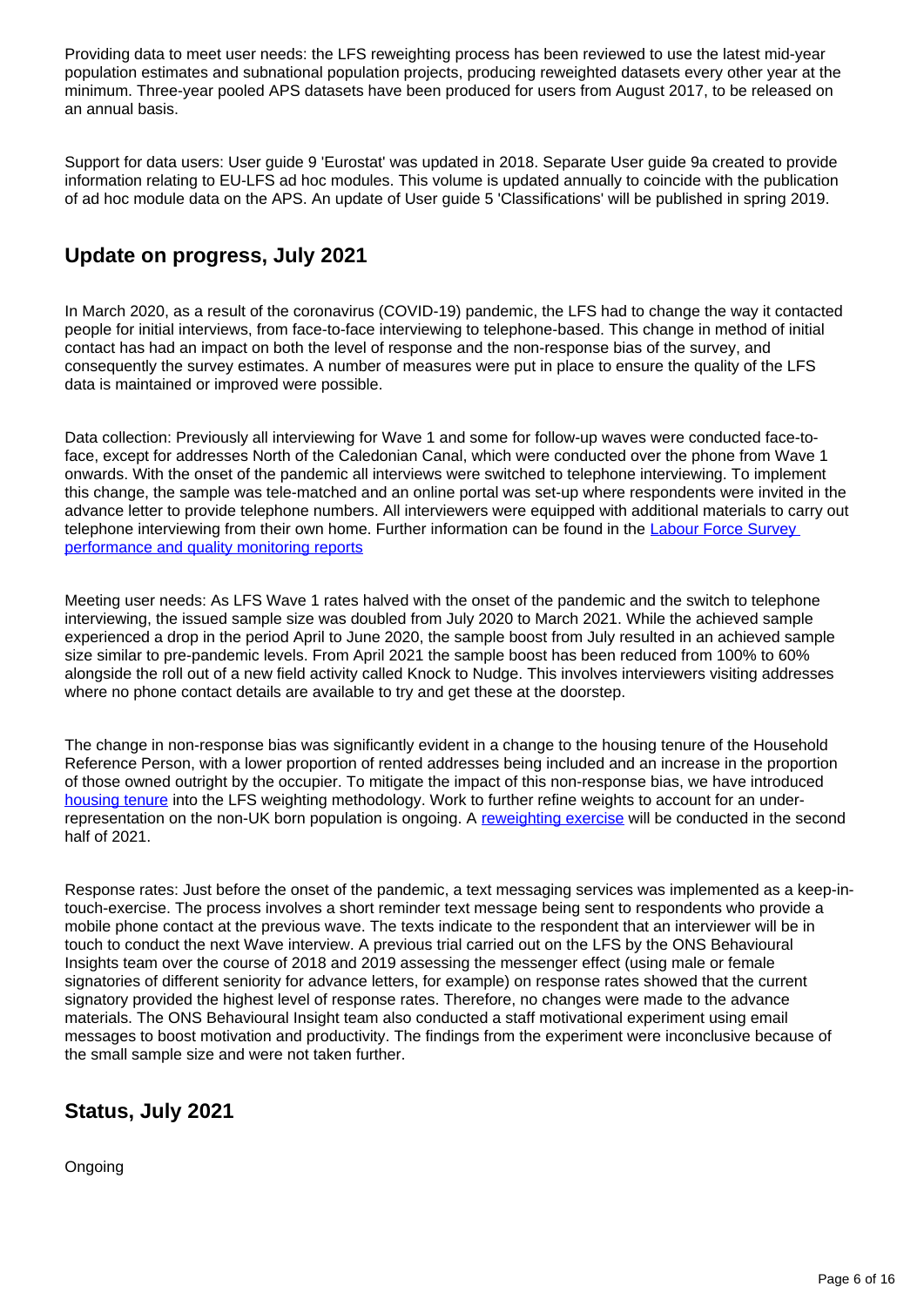# **Recommendation 2: Ensure LFS representation and liaison with ONS projects whose outcomes have major implications for design of LFS**

# **ONS response to recommendation, March 2016**

ONS is represented on Eurostat task forces, for example, those considering the proposed introduction of household income questions and the 2018 ad hoc module. For the former task force, research was conducted by ONS recommending that household income not be included in LFS; this recommendation was implemented by Eurostat.

ONS also participates in Eurostat's biannual Labour Market Statistics Workshops and annual European LFS Methodology Conference, and will host the latter in 2016. Of particular note is Eurostat's draft regulation IESS (Integrated European Social Statistics), targeted for introduction in 2019: ONS is actively planning and communicating necessary activities to comply with IESS. It will participate in IESS Implementation Task Forces in 2016 to 2017.

Substantial liaison has taken place with ONS's Electronic Data Collection Programme, and going forward with the Social Statistics Transformation Programme, focusing on implementing online data collection and utilising administrative and big data.

# **Update on progress, February 2019**

ONS has had continued involvement in Eurostat task forces and working groups and will continue to engage on an international level.

ONS Social Statistics Transformation, which covers projects to develop the question content and processes, are represented on the LFS Steering Group and Management Boards, and Social Surveys representatives also sit on the equivalent Transformational Boards, both at an operational and senior level.

# **Update on progress, July 2021**

The ONS Social Survey Operations has had continued involvement in the ongoing development of the online-first Labour Market Survey (LMS) and the wider Integrated Population and Characteristics Survey (IPACS), and the ONS Social Survey Transformation continues to feed into the LFS Steering Group.

The ONS Social Survey Operations worked with business areas across the ONS to develop measures to address the impact of the pandemic on the way survey work was delivered. The ONS is also represented in a working group involving the Market Research Society (MRS), the Social Research Association, other data collection agencies and Heads of Professions from across government with the aim to share our plans to return to in-home interviewing in alignment to MRS and GSR guidance as well as government restrictions.

# **Status, July 2021**

Ongoing

# **Recommendation 3: Retain the Postcode Address File for now, but move to AddressBase in future**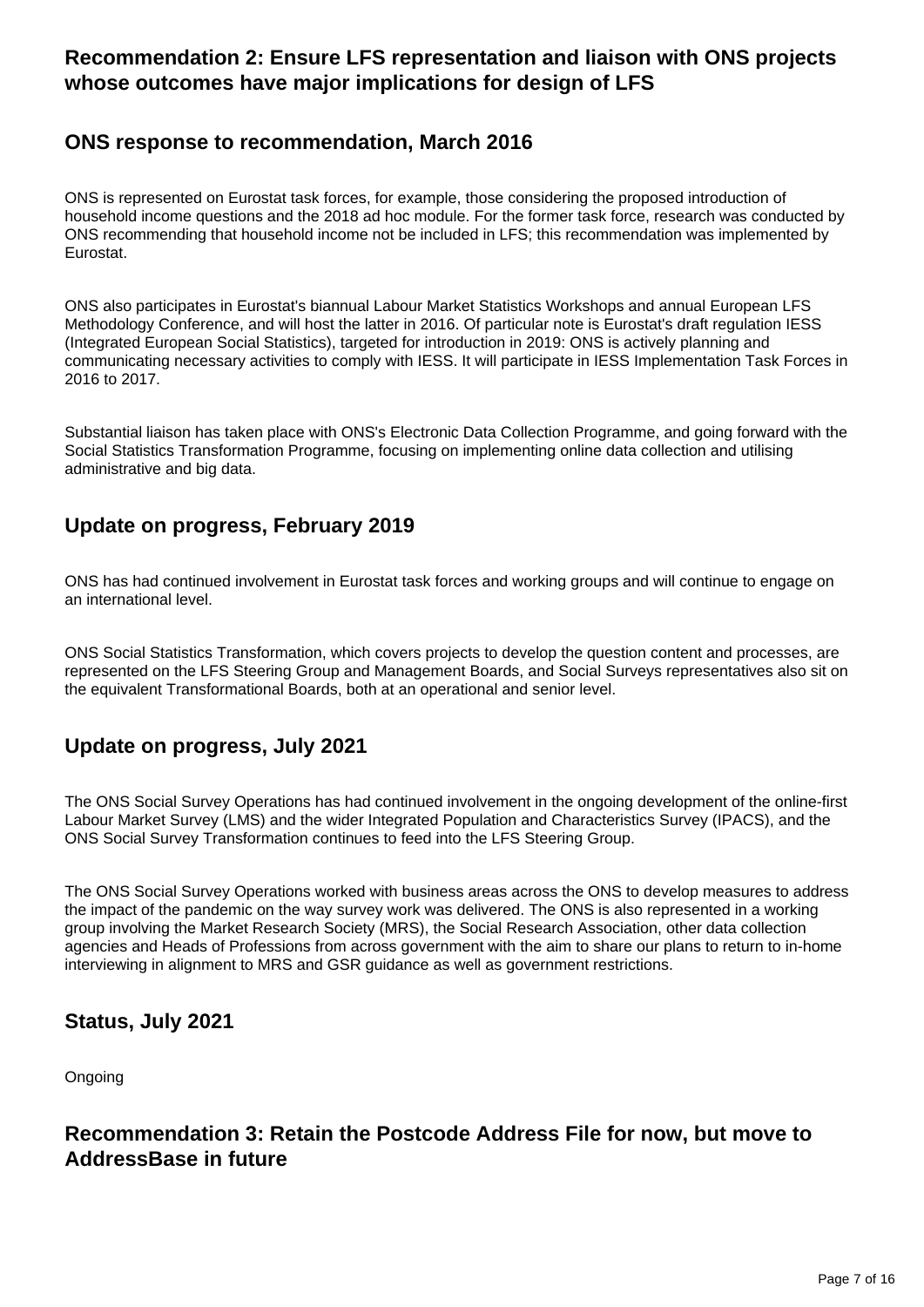# **ONS response to recommendation, March 2016**

The relevance and benefit of the Postcode Address File and AddressBase is being considered by the ONS Address Register project, which has a cross-government focus. LFS, in line with other ONS surveys, will utilise address register findings to define future sample frame methodology.

# **Update on progress, February 2019**

The Social Statistics Transformation Programme, which will deliver a mixed-mode, administrative data-first approach to labour market statistics, will use AddressBase as its primary sampling frame. The move to this frame for the LFS and other social surveys is still being considered.

Update on progress, July 2021 There are no immediate plans to change the LFS sampling frame from the Postcode Address File to AddressBase. The online-first LFS uses AddressBase as the primary sampling frame.

#### **Status, July 2021**

Closed

#### **Recommendation 4: Discontinue sampling of NHS accommodation**

#### **The ONS response to recommendation, March 2016**

A project will address this work package. It has not been given highest priority to date given the small number of NHS addresses in the LFS sample.

#### **Update on progress, February 2019**

Not yet progressed due to priorities of other work.

# **Update on progress, July 2021**

The ONS Social Survey Operations is conducting an impact assessment of potential options.

#### **Status, July 2021**

In progress

# **Recommendation 5: Explore the efficiency of interviewer stint areas, with a view to redesigning**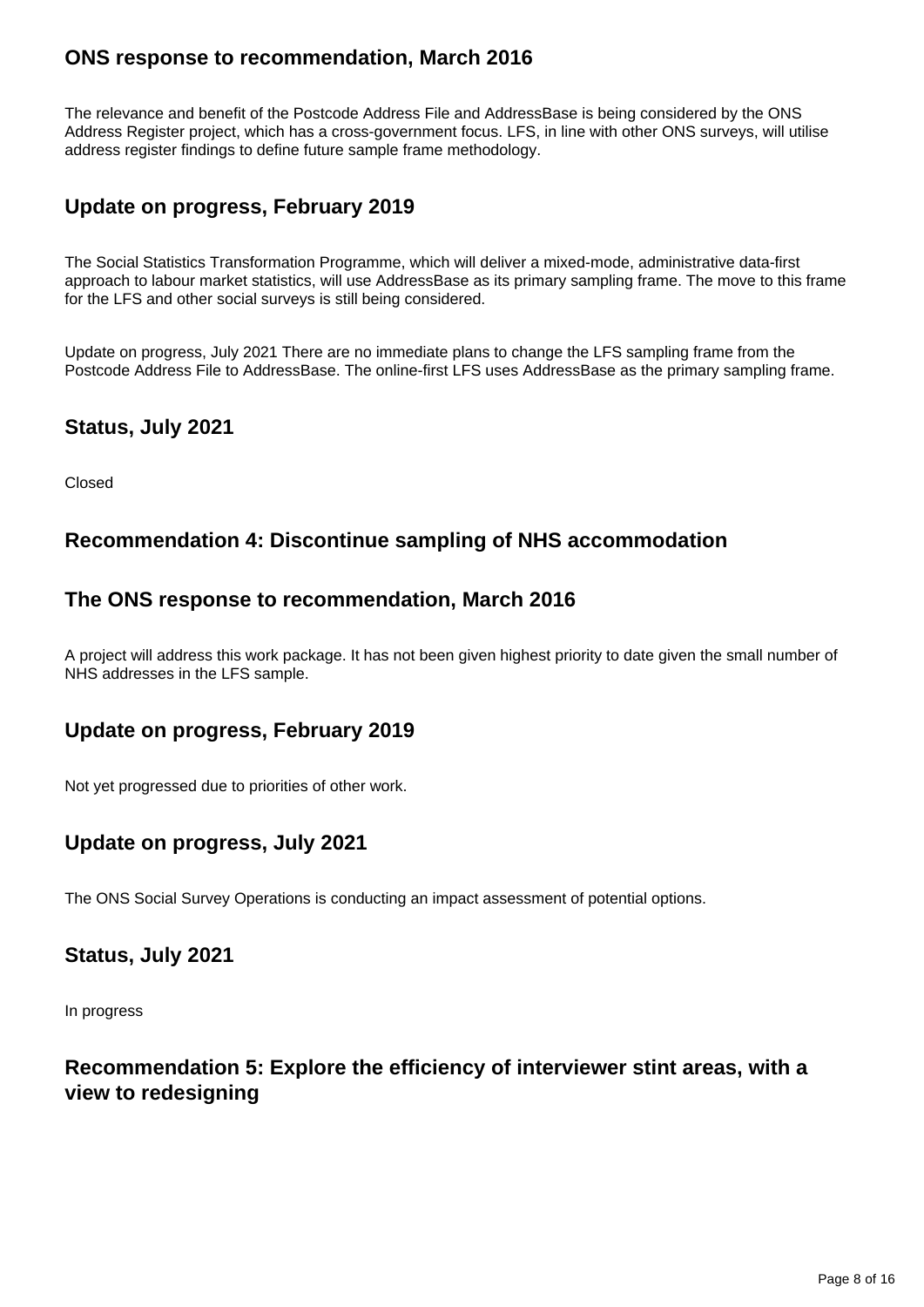# **The ONS response to recommendation, March 2016**

Analysis has suggested that the current interviewer areas are inefficient, as numerous fieldwork demands have changed since the areas were defined. As a result, ONS is conducting a project to implement a new restint design, in 2016 or 2017. It is anticipated that future restinting exercises will be required, driven by developments in online interviewing and use of administrative data.

# **Update on progress, February 2019**

The stint areas are being redesigned as part of a project, which is due to be implemented in 2019.

# **Update on progress, July 2021**

Because of the UK leaving the European Union, the regulations (including precision requirements) for the Integrated European Social Statistics (IESS) are not applicable for the ONS's LFS outputs. This means that no increase to the sample size for face-to-face interviewers needed to be made. Given the change in data collection with the onset of the pandemic, the complex nature of the changes that would be required when restinted areas are implemented, the concerns around the possible impact on the system, and the implications for the allocation and management of work by the interviewers it was deemed appropriate to pause this work.

# **Status, July 2021**

Closed

# **Recommendation 6: Explore potential for adaptive fieldwork to focus resources more efficiently**

#### **ONS response to recommendation, March 2016**

A modelling approach has been developed (drawing on advice from ONS Methodology and from Southampton University) relating to cases entering week two of data collection in Telephone Operations. Domains of cases are identified and a propensity model applied to prioritise cases more efficiently. A test of the approach will be implemented in 2016.

# **Update on progress, February 2019**

An adaptive fieldwork design trial has been run in the Telephone Unit from August 2018. Results will be evaluated in spring 2019.

# **Update on progress, July 2021**

The findings from the research trial run in 2018 highlighted that the responsive fieldwork design was successful. The design used response behaviour in the previous Wave and the first week of fieldwork for the current wave to calculate response likelihood in the second week. This was then used to prioritise cases for the remainder of the fieldwork period. The trial showed that response rates have been maintained while caseloads could be covered more efficiently. The responsive fieldwork design has been implemented for LFS telephone interviews with August 2019. Further testing is required before this design can be implemented for boost cases.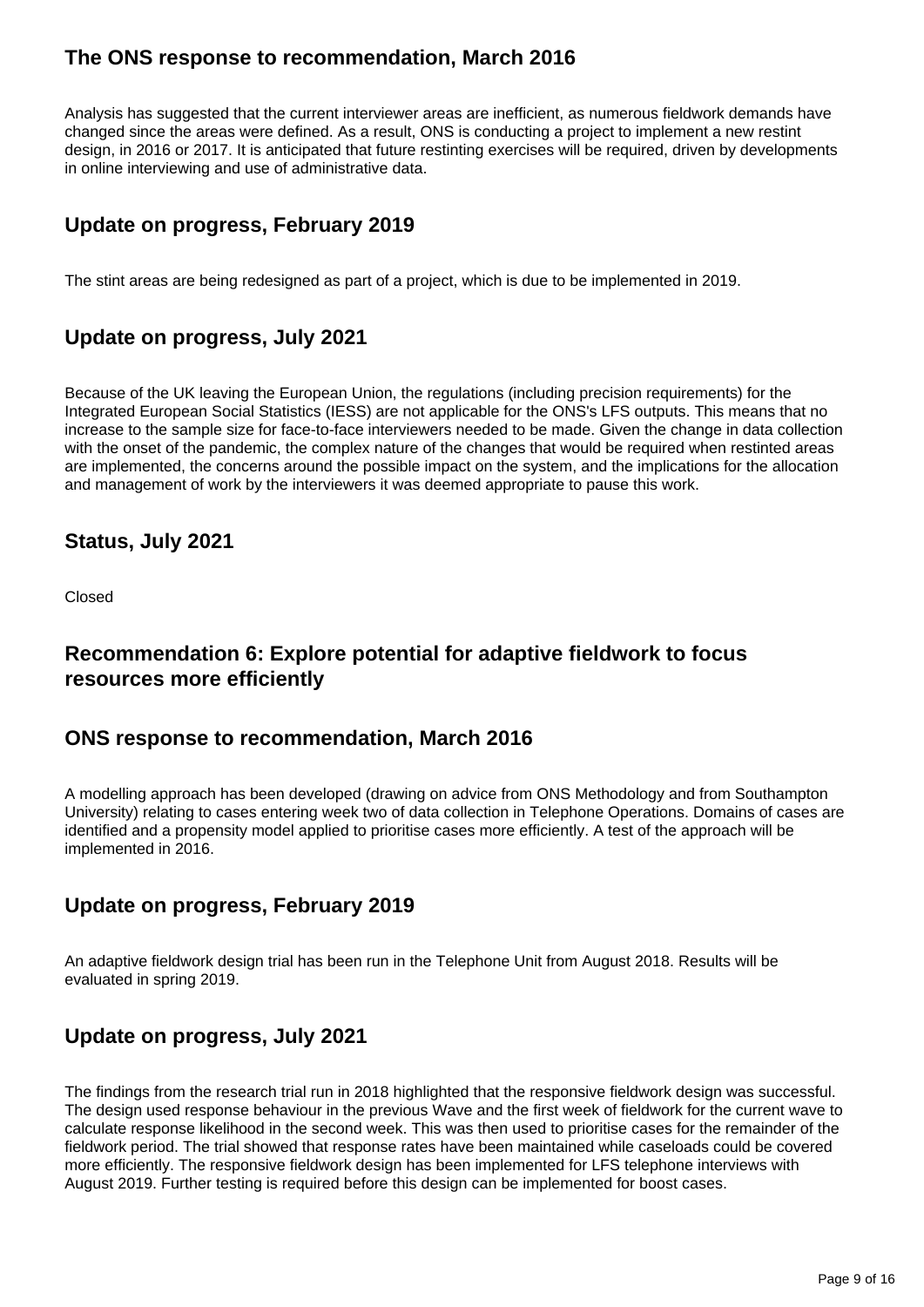# **Status, July 2021**

In progress

#### **Recommendation 7: Further reduce the number of wave 1 telephone interviews**

#### **ONS response to recommendation, March 2016**

The proportion of wave 1 cases handled by Telephone Operations was halved in 2014, to approximately 10 to 15%. It is estimated that this helped improve wave 1 response rates by 1 to 2%.

#### **Update on progress, February 2019**

The proportion of telephone interviews in wave 1 has reduced further from January 2018 in order to further improve response. Only wave 1 cases north of the Caledonian Canal are now collected by telephone, around 1 to 2% of the Great Britain sample. Impact analysis is being carried out to determine if this had a significant effect.

#### **Status, February 2019**

**Complete** 

### **Recommendation 8: Pursue international agreement on a more standardised approach to reporting response and for greater clarity in Eurostat publications about differences in how response is measured and reported\*\***

#### **ONS response to recommendation, March 2016**

A Eurostat Task Force presented recommendations that were proposed for testing by some national statistical institutes (NSIs) in 2015. The results of the testing are awaited. ONS will review outcomes and consider the best way forward, taking into account harmonisation with other surveys.

#### **Update on progress, February 2019**

Not progressed due to priorities of other work.

#### **Update on progress, July 2021**

Because of UK exiting the European Union with the end of 2020, the ONS is liaising with other international organisations (e.g. OECD) to establish requirements for standardised reporting.

#### **Status, February 2019**

In progress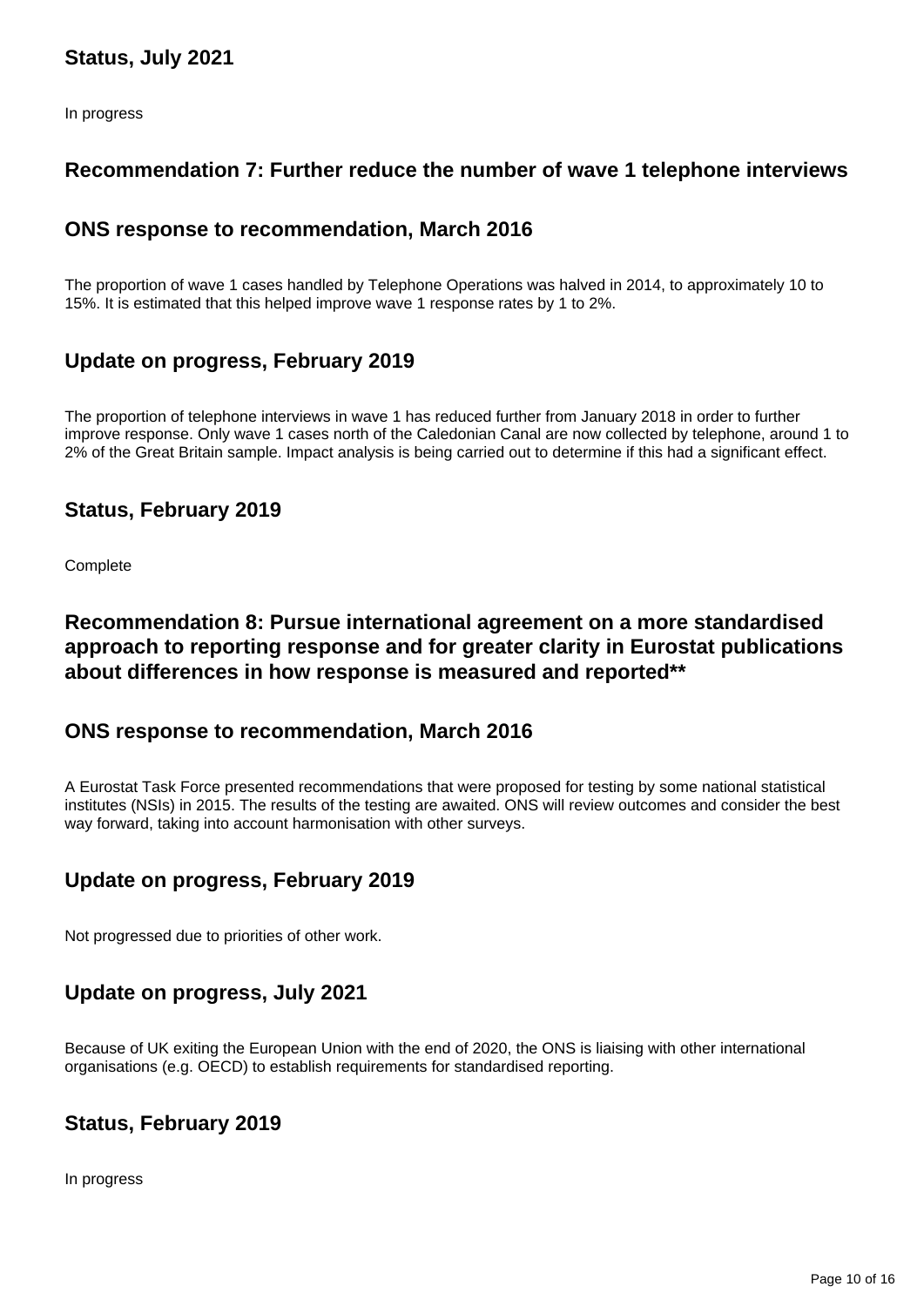# **Recommendation 9: Explore ways of exploiting the option to have a longer data collection period**

# **ONS response to recommendation, March 2016**

This is being considered as part of ONS's Social Statistics Transformation Programme, in particular online interviewing development.

# **Update on progress, February 2019**

This work is being considered as part of ONS's Social Statistics Transformation Programme. A longer, rolling data collection period is being used as part of a mixed-mode statistical test being carried out from October 2018.

# **Update on progress, July 2021**

The ONS Social Survey Transformation ran a [trial in 2019](https://www.ons.gov.uk/employmentandlabourmarket/peopleinwork/employmentandemployeetypes/methodologies/labourmarketsurveytechnicalreport#quantitative-testing-to-date) testing among other things a mixed mode data collection approach, with online first over two weeks, and a further six weeks for a multi-mode data collection period including telephone and face-to-face interviews. Further development is ongoing to conclude on the optimum data collection period using a mixed mode approach.\*\*Status, July 2021\*\*\ In progress

#### **Recommendation 10: Explore the option of using a moving reference week, in the context of the Electronic Data Collection Project**

#### **ONS response to recommendation, March 2016**

This will be considered as part of ONS's Social Statistics Transformation Programme, in particular online interviewing development.

# **Update on progress, February 2019**

See recommendation 9.

# **Update on progress, July 2021**

The ONS Social Survey Transformation ran a [trial in 2019](https://www.ons.gov.uk/employmentandlabourmarket/peopleinwork/employmentandemployeetypes/methodologies/labourmarketsurveytechnicalreport#quantitative-testing-to-date) testing the impact of a rolling reference week on estimates. Initial results indicated that the difference in estimates would be marginal. The ONS is looking to implement a rolling reference period into the Labour Market Survey data collection process with the start of the mixed mode data collection. The impact of using a rolling reference week will then be evaluated on a larger scale.

# **Status, February 2019**

**Complete** 

#### **Recommendation 18: Investigate opportunities for re-weighting the longitudinal flow estimates**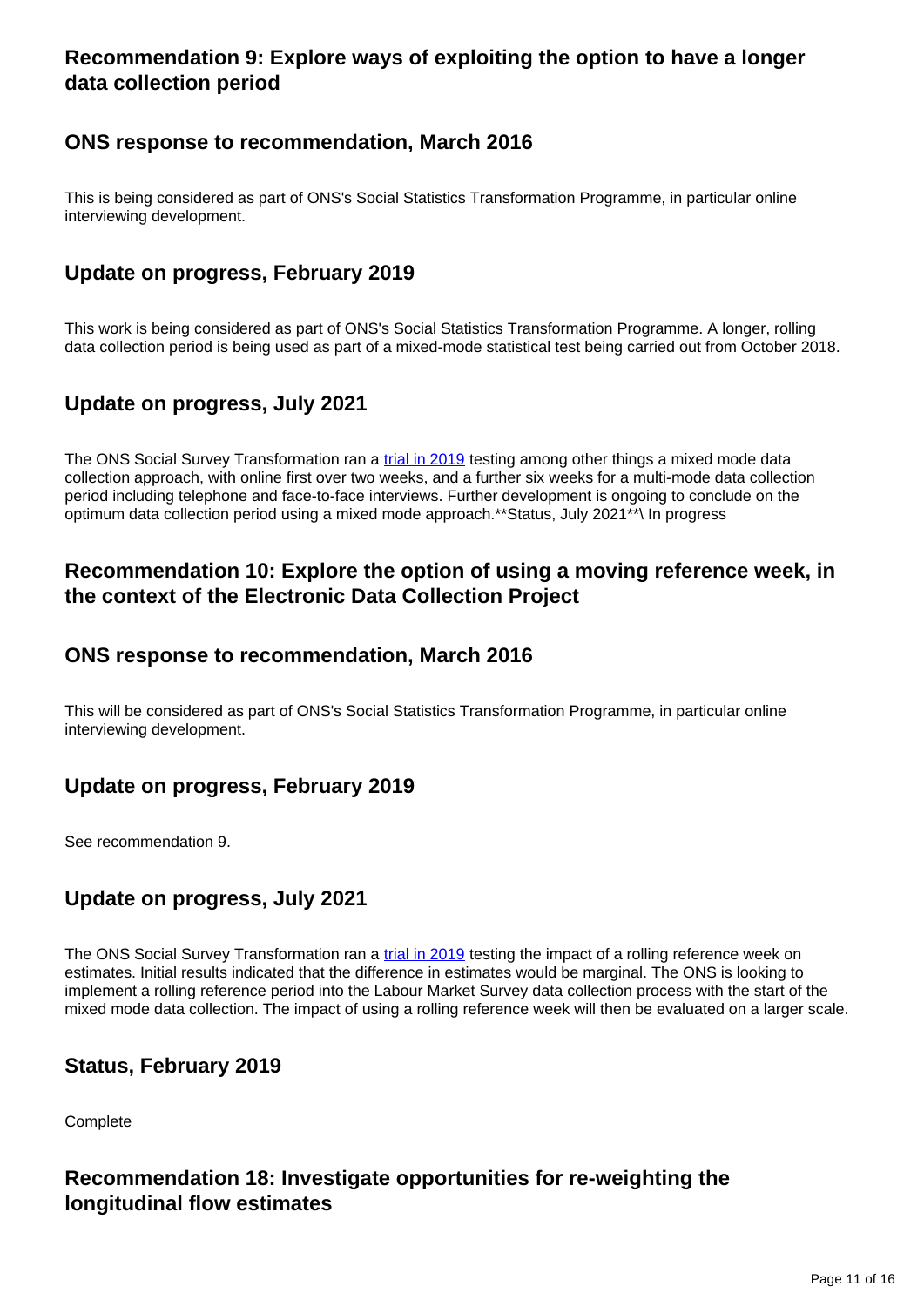# **ONS response to recommendation, March 2016**

A paper was published with findings, in the [Survey Methodology Bulletin, autumn 2015](http://www.ons.gov.uk/ons/guide-method/method-quality/survey-methodology-bulletin/index.html), which concluded that the current methodology is appropriate and will be retained.

Following this review, more detailed flows statistics have begun to be published on a quarterly basis. These include estimates of job to job flows and flows between different occupational groups.

# **Update on progress, February 2019**

The first recommendation from the autumn 2015 report was to consider the replacement of the current economic activity calibration variable with that of a lower breakdown level. This recommendation is currently being reviewed.

#### **Update on progress, July 2021**

The previously made recommendation to replace the current economic activity calibration variable with that of a lower breakdown level has been reviewed and implemented between the end of 2019 and beginning 2020.

#### **Status, July 2021**

**Complete** 

#### **Recommendation 19: Continue to produce rolling quarterly estimates as the preferred monthly headline indicator**

#### **ONS response to recommendation, March 2016**

In place, unchanged.

#### **Update on progress, February 2019**

**Complete** 

#### **Status, February 2019**

**Complete** 

#### **Recommendation 20: Apply minor modifications to the seasonal adjustment of single month estimates**

#### **ONS response to recommendation, March 2016**

Completed - series have been reviewed and seasonal adjustment has been improved. Wave data were previously using rolled forward seasonal factors but are now fully seasonally adjusted every month.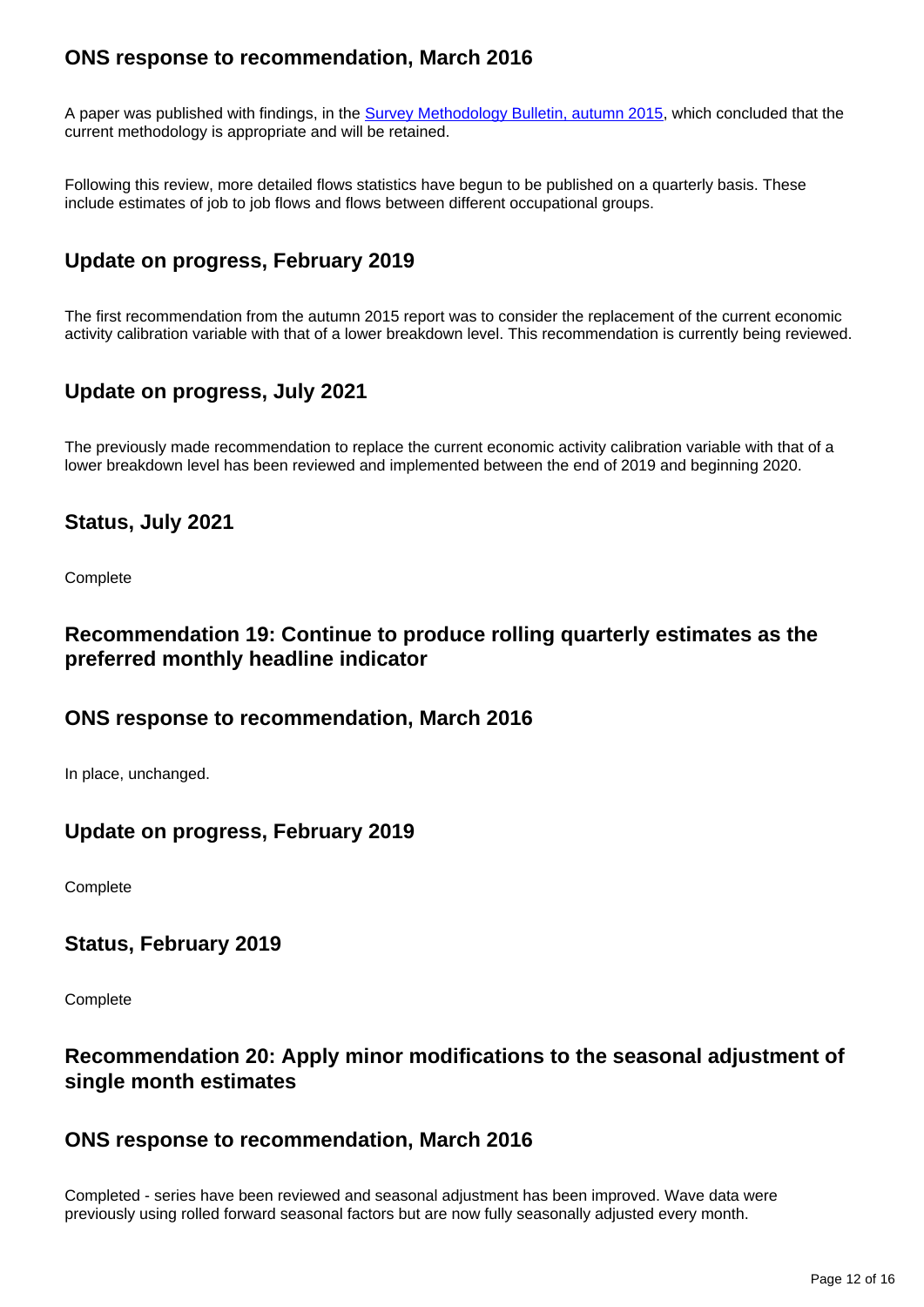# **Update on progress, February 2019**

Complete

# **Status, February 2019**

Complete

# **Recommendation 21: Continue with current single month estimates benchmarking method**

#### **ONS response to recommendation, March 2016**

In place - continuing as usual until the state space modelling approach is introduced.

# **Update on progress, February 2019**

**Complete** 

#### **Status, February 2019**

**Complete** 

# **Recommendation 22: Commence regular production of estimates of sampling variability at earliest opportunity**

# **ONS response to recommendation, March 2016**

Not to be developed given progress against recommendation 24.

# **Update on progress, February 2019**

Not being actively progressed.

#### **Status, February 2019**

Closed

#### **Recommendation 23: Improve metadata for single month estimates**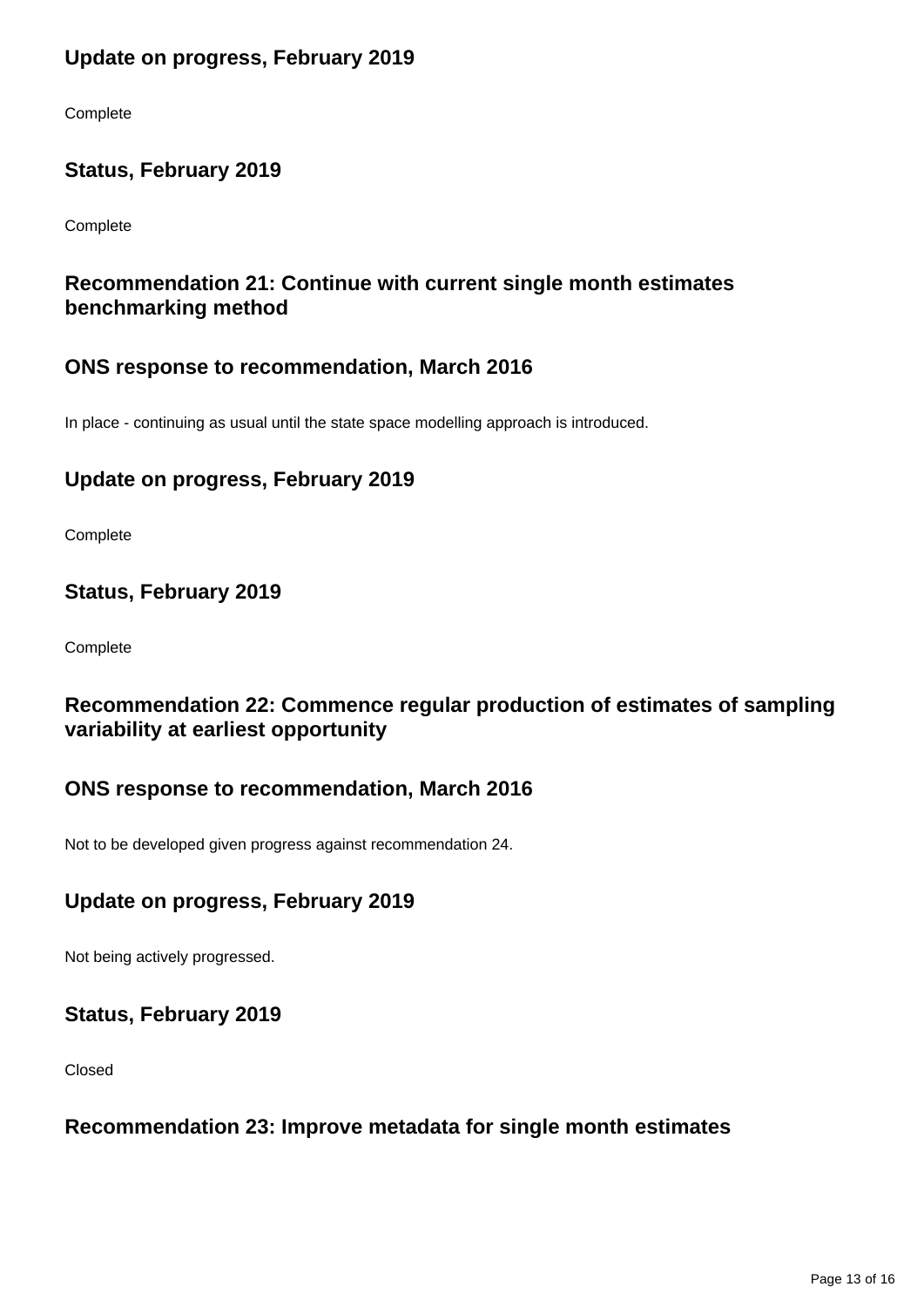# **ONS response to recommendation, March 2016**

From January 2016, wave analysis has been published alongside single month estimates with clearer series descriptions.

# **Update on progress, February 2019**

**Complete** 

#### **Status, February 2019**

**Complete** 

### **Recommendation 24: Continue the existing project to develop state space models, but with higher priority**

#### **ONS response to recommendation, March 2016**

A prototype state space model has been developed that produces single month estimates of unemployment, employment and inactivity from quarterly LFS microdata. In short, the estimates represent time series with the identifiable survey design effects removed.

The methodology has undergone initial peer review and is sufficiently developed to enable the monthly publication of an experimental time series. The plan is to publish these [Experimental Statistics](https://www.ons.gov.uk/methodology/methodologytopicsandstatisticalconcepts/guidetoexperimentalstatistics) alongside the existing LFS single month estimates from mid-2016 onwards.

In the longer-term it is anticipated that the modelled estimates will replace the existing estimates and will be provided for use in the Eurostat monthly unemployment release. The quarterly LFS aggregates will remain as the headline **National Statistics**.

# **Update on progress, February 2019**

ONS continues working on the prototype state space model. Additional work is required before the estimates can be published alongside the current single month estimates.

# **Update on progress, July 2021**

The new [state space modelled estimates](https://www.ons.gov.uk/employmentandlabourmarket/peopleinwork/employmentandemployeetypes/datasets/labourforcesurveysinglemonthestimatesx01) are now being published alongside the old version of the single month estimates. The intention was to replace the old single month estimates with these new ones. However, because of a strong user need, it has been decided to publish both versions in parallel.

An [article](https://www.ons.gov.uk/employmentandlabourmarket/peopleinwork/employmentandemployeetypes/methodologies/experimentalmodelbasedsinglemonthestimatesforthelabourforcesurveymethodsexplained) was published in 2019 detailing the new methodology. This change has been implemented using LFS data. Further work is ongoing looking at APS data.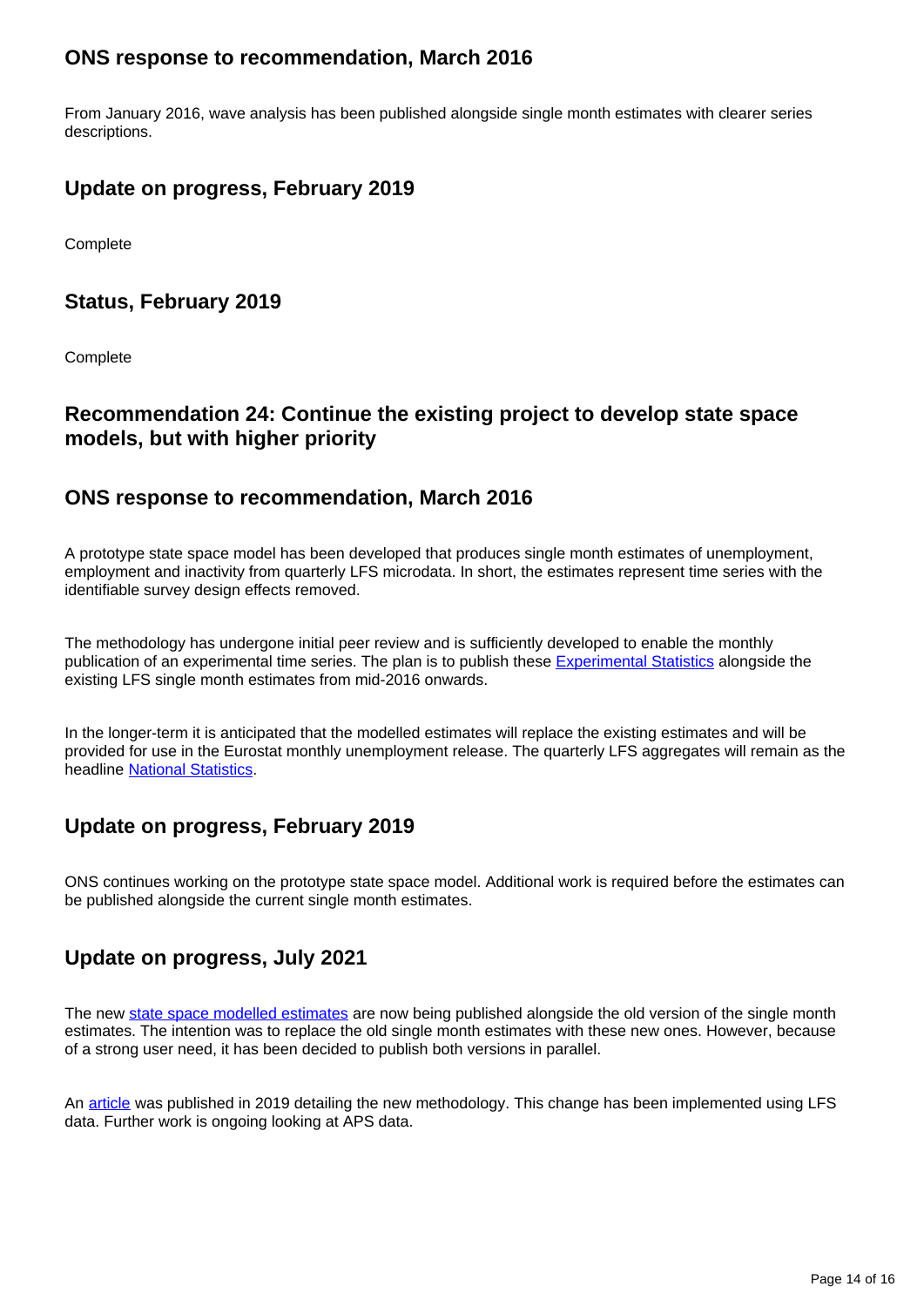In progress

# **Recommendation 25: Developments of the communal establishment sampling frame from Beyond 2011 are considered for their potential for sampling purposes in the LFS**

#### **ONS response to recommendation, March 2016**

This is a longer-term recommendation of the National Statistics Quality Review. In the interim the estimated impact of not surveying communal establishments in the LFS was reviewed as part of the project that reconciles LFS estimates of jobs with those produced by ONS business surveys. The review took account of information from the 2011 Census of Population and a [methodological article \(PDF, 134KB\)](http://webarchive.nationalarchives.gov.uk/20160105160709/http:/www.ons.gov.uk/ons/guide-method/method-quality/specific/labour-market/articles-and-reports/review-of-the-reconciliation-of-ons-jobs-estimates.pdf) was published.

#### **Update on progress, February 2019**

This is not being actively progressed at this point in time. The recommendation may be taken forward using AddressBase as a sampling frame.

#### **Update on progress, July 2021**

Not being actively progressed. The ONS Social Survey Transformation is considering the sampling of communal establishments as part of the wider development of the Integrated Population and Characteristics Survey (IPACS).

#### **Status, July 2021**

Closed

#### **Recommendation 26: When available, the potential of improving the weighting using administrative data be examined**

#### **ONS response to recommendation, March 2016**

This will be considered as part of Social Statistics Transformation.

#### **Update on progress, February 2019**

This work has not yet started as the ONS does not yet have access to suitable administrative data.

#### **Update on progress, July 2021**

Not being actively progressed. The ONS Social Survey Transformation is considering the use of administrative data in the weighting process as part of the wider development of the Integrated Population and Characteristics Survey (IPACS).